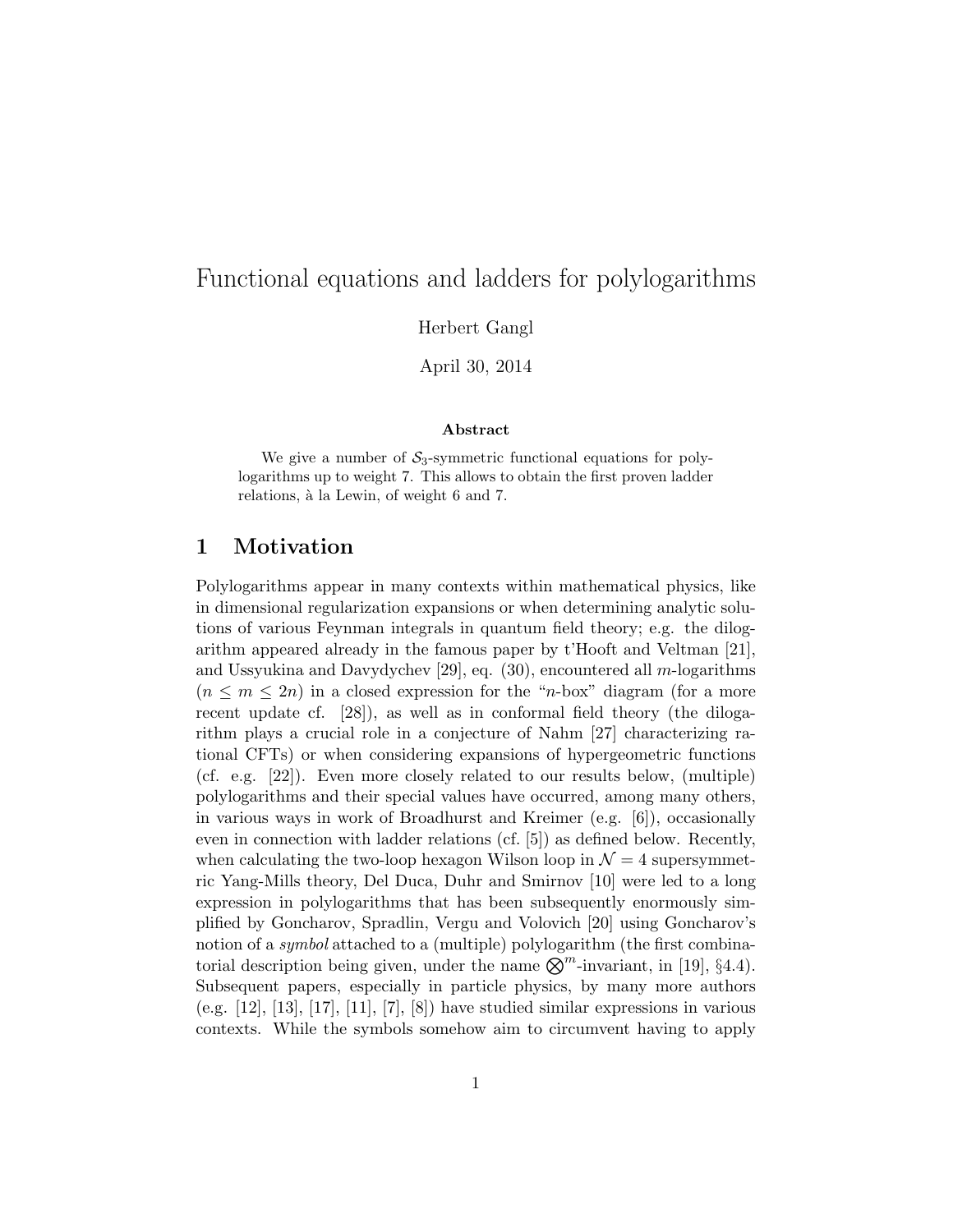functional equations, it seems still conceivable that in these contexts insight into functional equations for the polylogarithms involved might be useful to reduce the ensuing—typically very complicated—expressions considerably.

Functional equations of polylogarithms play also a pivotal role in a more abstract context when trying to define an explicit version of the (odd index) algebraic K-groups  $K_{2m-1}(F)$  of a number field F. The latter can conjecturally be written as a subquotient of the free abelian group on  $F$  (pioneered by Bloch [3] in the dilogarithm case and generalized by Zagier [31] and by Goncharov [18] for higher m), and the group of relations in that description is expected to encode all the functional equations of the m-logarithm.

In 1840, Kummer [23] gave non-trivial functional equations for polylogarithms  $Li_m(z) = \sum_{n\geq 1} z^n/n^m$  up to weight  $m = 5$ , where results had previously been known only up to  $m = 3$ . He mentioned "peculiar difficulties" ("eigenthümliche Schwierigkeiten") that arise when trying to extend the results to  $m > 5$ . In fact, Wechsung proved [30] that the type of functional equation that Kummer had found does *not* extend to  $m > 5$ .

In the eighties, Lewin and his coauthors ([1], [26]) tried several approaches to conquer what he called the "trans-Kummer region"  $m > 5$ (cf. e.g. [1], p.11), and they indeed found new functional equations, but all results were ultimately confined to the same range  $m \leq 5$ . On the way, Lewin discovered interesting special relations of the form  $\sum_j n_j L i_m(\alpha^j) = 0$  $(n_i \in \mathbf{Q})$ , for certain algebraic numbers  $\alpha$ . He realized that such relations, which he dubbed "ladders", were consequences of a certain intrinsic property of such an  $\alpha$ , viz. the property that it satisfies many different "cyclotomic relations" (loc.cit.), which are equations of the form  $\prod_r (1 - \alpha^r)^{\nu_r} = \pm \alpha^N$ where  $r, \nu_r$  and N are integers. This insight enabled him to conjecture certain ladders even up to weight  $m = 9$  (he used the terminology *order* in place of the now more common notion of weight). By cleverly specializing and combining old and new functional equations, he was able to prove quite a number of his conjectured ladders, but was again confined to weights  $\leq 5$ .

The first functional equations for  $m = 6$  and  $m = 7$  were constructed in [14] and [16], and no examples of higher weight are known. In this note we describe a collection of functional equations for polylogarithms up to this weight that have a very specific symmetry: the arguments (in one variable t) involve only the three factors t,  $1 - t$  and  $1 - t(1 - t)$  (with roots 0, 1 and the primitive sixth roots of unity, respectively), and each given equation is invariant under the action of the symmetric group  $S_3$ .

As a by-product, the equations for weight 6 and 7 allow, after specialization, to prove the first ladders in that range.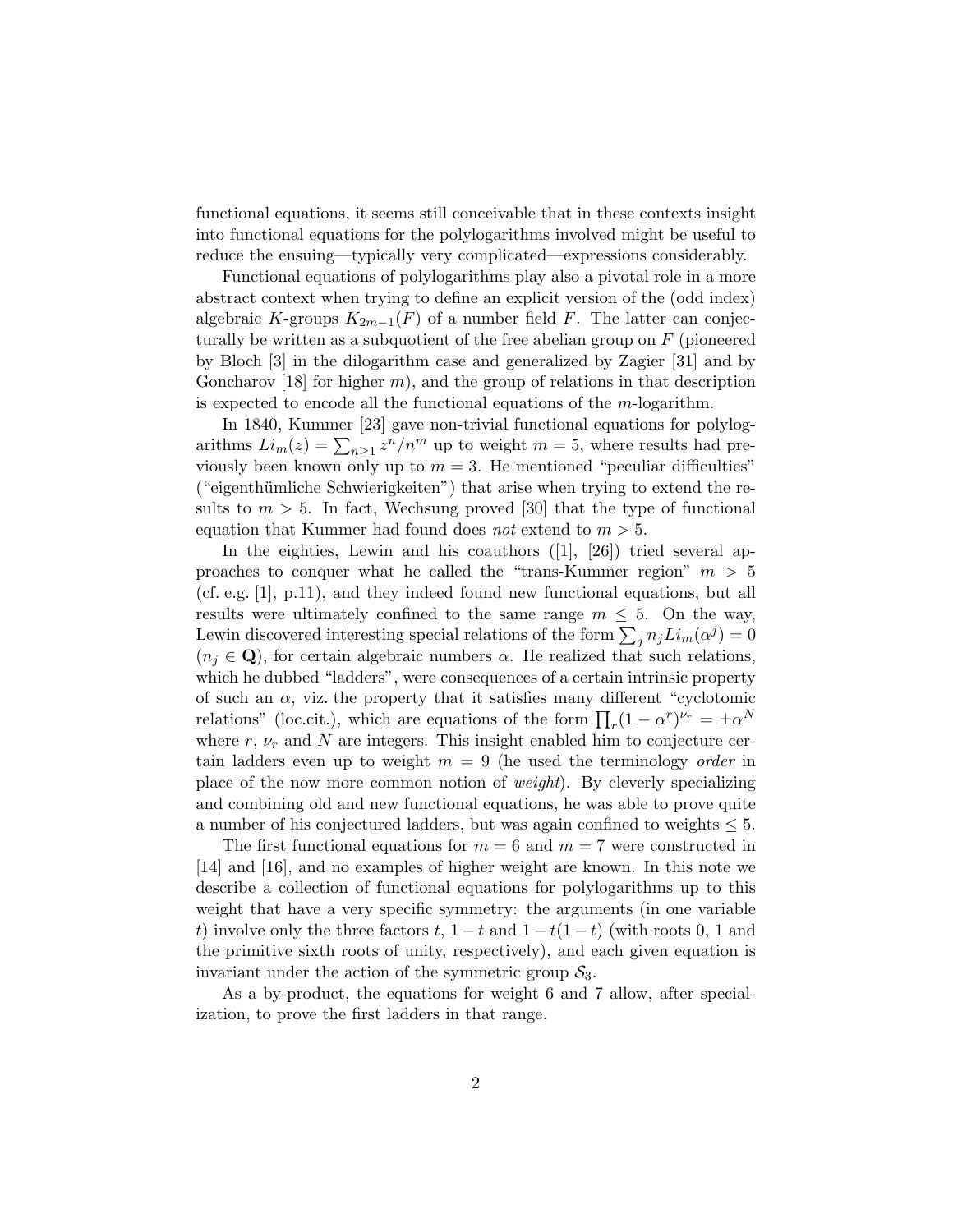# 2 Zagier's criterion for functional equations of polylogarithms

In his seminal papers [31] and [32], Zagier described a criterion for functional equations for polylogarithms. More precisely, he first gave a single-valued function  $\mathcal{L}_m(z) = \Re_m \left( \sum_{k=0}^{m-1} \mathcal{L}_k \right)$  $\frac{2^k B_k}{k!} \log^k |z| \, Li_{m-k}(z)$  (denoted by  $P_m(z)$  in [31]) attached to the (multivalued) function  $Li_m(z)$ , where  $\Re_m$  denotes the real part for m odd and the imaginary part for m even, and the  $B_k$  denote the Bernoulli numbers. This function now satisfies "clean" functional equations, i.e. without invoking products of lower weight polylogarithms as occur typically—and in abundance—for  $Li_m$ -equations (cf. e.g. almost any functional equation in [24]). Furthermore, one can give a very useful characterization for them which we describe in the following subsection.

#### 2.1 Higher Bloch conditions

For a field  $F$ , let  $\beta_m^F$  be the map

$$
\beta_m^F\ :\quad {\mathbf Z} [F]\ \longrightarrow\ \bigotimes {^{m-2}F^\times} \otimes \bigwedge\nolimits^2 F^\times\, ,
$$

defined as  $\beta_m^F([0]) = \beta_m^F([1]) = 0$ , and on generators  $[x]$   $(x \neq 0, 1)$  as follows:

$$
\beta_m^F([x]) = x \otimes \cdots \otimes x \otimes (x \wedge (1-x)).
$$

For  $m = 2$ , this map was related to the dilogarithm in Bloch's seminal paper [3].

We say that a combination  $\xi \in \mathbf{Z}[F]$  satisfies the m-th higher Bloch condition simply if it lies in ker  $\beta_m^F$ . This fits very well with the above onevalued function  $\mathcal{L}_m(z)$ :

**Theorem 1** (Zagier, [31]) Let F be a subfield of  $\mathbf{C}(t)$  then for  $\xi \in \mathbf{Z}[F]$  we have

$$
\xi \in \ker \beta_m^F \implies \mathcal{L}_m(\sigma(\xi)) = \text{constant},
$$

for any embedding  $\sigma : F \hookrightarrow \mathbf{C}(t)$ .

Here we extend the definition of  $\mathcal{L}_m$  as well as of  $\sigma$  to all of  $\mathbf{Z}[F]$  by linearity, i.e.

$$
\mathcal{L}_m \circ \sigma \Big( \sum_i n_i [x_i] \Big) = \sum_i n_i \mathcal{L}_m \big( \sigma(x_i) \big) .
$$

In this way, the problem of finding functional equations with given arguments  $x_i$  is reduced to a problem in linear algebra and the hard part is to find a suitable list of potentially good arguments.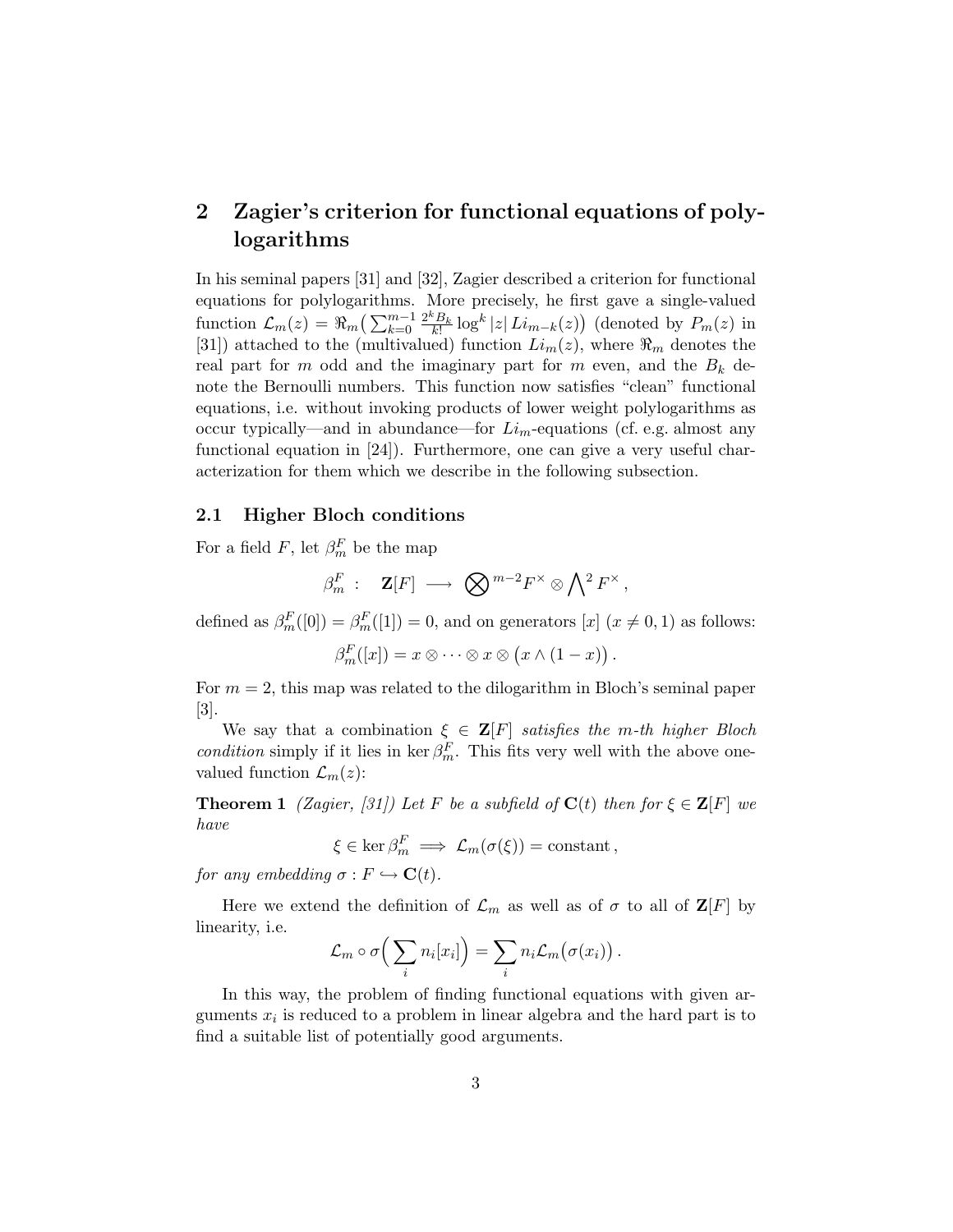#### 2.2 A rich collection of arguments

A particularly good collection of arguments for functional equations (in one variable  $t$ ) turns out to be given by

$$
\{\pm t^{a_1}(1-t)^{a_2}(1-t(1-t))^{a_3}\,\mid\, a_i\in\mathbf{Z}\}\,.
$$

It is convenient to introduce new variables

$$
u_1(t) = \frac{-t}{1 - t(1 - t)}, \quad u_2(t) = \frac{-(1 - t)}{1 - t(1 - t)}, \quad u_3(t) = \frac{t(1 - t)}{1 - t(1 - t)}
$$

and then to rewrite the above expressions as

$$
\{\pm u_1(t)^{\alpha_1}u_2(t)^{\alpha_2}u_3(t)^{\alpha_3} \mid a_i \in \mathbf{Z}\},\
$$

for suitable  $\alpha_i$ , since then a further  $S_3$ -symmetry becomes apparent. The two involutory automorphisms induced by  $t \mapsto \frac{1}{t}$  and  $t \mapsto 1-t$ , respectively, generate this  $S_3$ -action on the set of those arguments by simply permuting the exponents. Any of the arguments can hence be encoded by a triple of exponents, together with a sign. There are many functional equations for  $m \leq 7$ , in the exponent range  $|\alpha_i| \leq 6$ , which carry the above symmetry. All the ones that were found have arguments chosen from the following list A which represents 32  $S_3$ -orbits in  $\mathbf{Z}[\mathbf{Q}(t)]$ :

$$
\mathcal{A} = \{ (-, 2, -2, 3), (+, 0, 5, 0), (-, 6, -1, -1), (+, 3, 0, 0),\n (+, 0, -3, 3), (-, -3, 6, -3), (-, -3, 3, 3), (+, 0, -5, 5),\n (+, 4, -1, 0), (+, -3, 4, 4), (+, 3, 0, -2), (-, -1, 2, -1),\n (+, 0, 1, 1), (-, 2, 0, -2), (+, 1, 0, -1), (-, 1, 0, -1),\n (+, -2, -2, 3), (-, -1, 3, -1), (+, -4, -1, 4), (-, -2, -2, 5),\n (-, 2, -1, 1), (-, -2, -1, 3), (-, 2, 0, -1), (+, 2, 0, -1),\n (-, -2, 2, 2), (+, 2, -1, -1), (-, 2, -1, -2), (-, 0, 1, 0),\n (+, 0, 1, 0), (-, -1, 1, 1), (+, 1, -1, -1), (-, 1, 1, 0) \}.
$$

The factors of  $1-x$  where x runs through those arguments can be found in the  $S_3$ -orbits of the following list (where  $T = 1 - t(1 - t)$ )

$$
\big\{t, T, 1+t, 1+t(1-t), 1+\frac{1}{T}, 1+\frac{t}{T}, 1+\frac{1-t}{tT}, 1+\frac{t(1-t)^2}{T^2}, 1-\frac{t^2(1-t)}{T^2}\big\}.
$$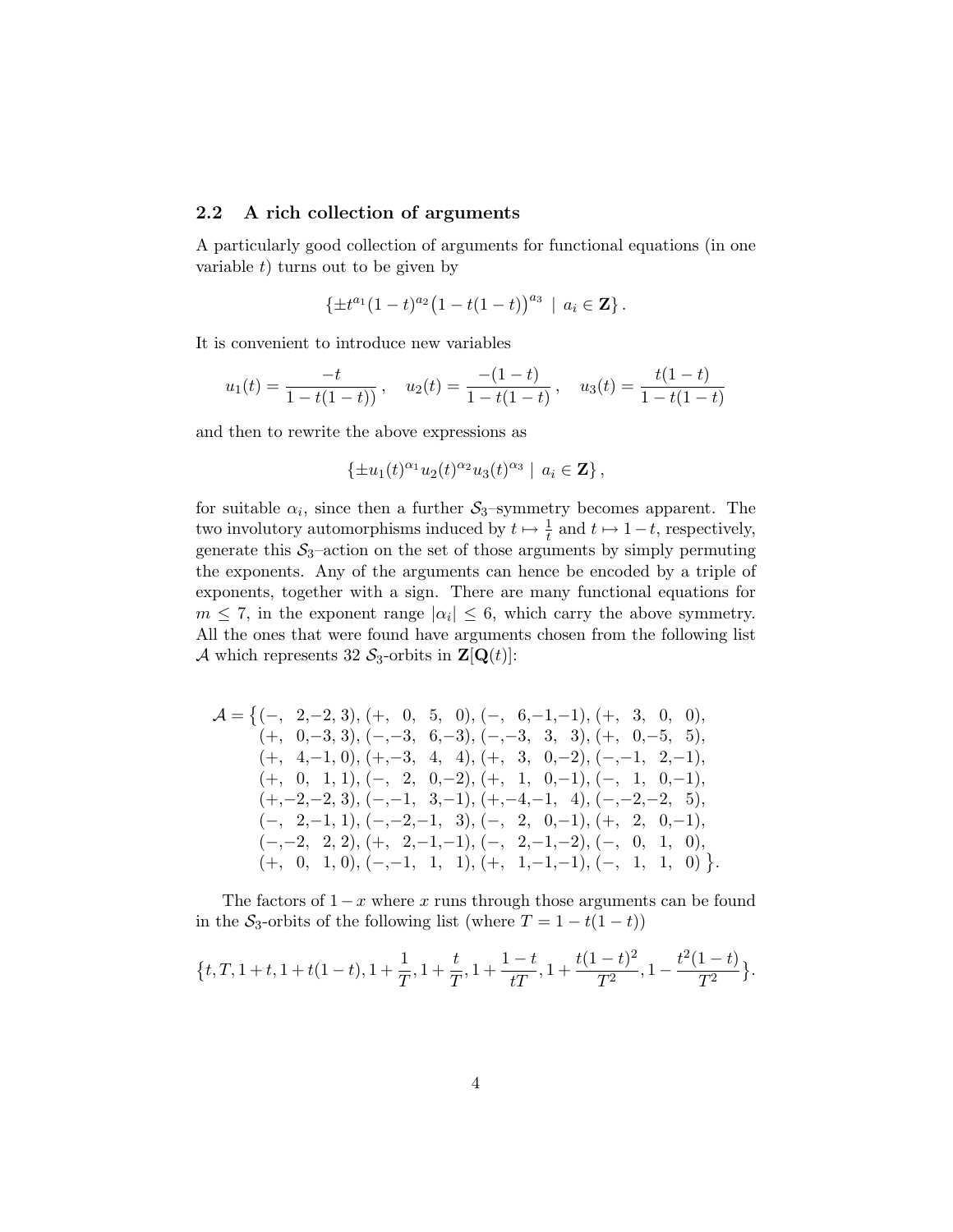#### 2.3 The functional equations

Due to the symmetry just explained we focus on  $S_3$ -invariant functional equations and introduce the shorthand

$$
[(\pm,\alpha_1,\alpha_2,\alpha_3)] := \sum_{\sigma \in S_3} \left[ \pm \prod_{i=1}^3 u_i(t)^{\alpha_{\sigma(i)}} \right].
$$

Using this notation, the functional equations can be given in concise form, with coefficients taken from the tables below. We first state the results for combinations satisfying the higher Bloch conditions.

**Theorem 2** For  $m \in \mathbb{N}$ , let  $\kappa_m = \ker \left( \beta_m^{\mathbf{Q}(t)} \right)^{\mathcal{S}_3}$  be the space of  $\mathcal{S}_3$ -invariant elements in the kernel of the map  $\beta_m^{\mathbf{Q}(t)}$ . Then we have the following bounds on the ranks of  $\kappa_m$  for  $m = 4, 5, 6, 7$ .

| rank<br>$\mathbf{r}$<br>$n_m$ |  |  |
|-------------------------------|--|--|

The corresponding elements are given by

$$
\sum_{a\in\mathcal{A}}c_j^{(m)}(a)\,[a]\,,
$$

with the coefficients  $c_j^{(m)} = \{c_j^{(m)}\}$  $\binom{m}{j}(a)$ <sub>a∈A</sub> as in Tables 1–3 below.

The proof that the given elements are indeed in the kernel of  $\beta_m^F$  is a tedious and mechanical task, which is best left to a computer. One determines all the factors occurring in a factorization of x and  $1 - x$ , where  $x$  runs through all the corresponding arguments in an equation and then checks that all the terms in the ensuing image under  $\beta_m^F$  do cancel. Using the  $S_3$ -symmetry involved, one can cut down on the actual calculations, but they are still too cumbersome to give in detail.

**Corollary 3** There are at least 2 (resp., 4, 9, 11) linearly independent  $S_3$ symmetric functional equations for  $\mathcal{L}_7$  (resp.,  $\mathcal{L}_6$ ,  $\mathcal{L}_5$ ,  $\mathcal{L}_4$ ) with arguments encoded (up to permutation) by A.

We remark that the two functional equations for  $\mathcal{L}_7$  do not seem to follow individually from the 2-variable equation for  $\mathcal{L}_7$  given in [16], but the linear combination of the two which cancels the constant terms is a specialization of that equation.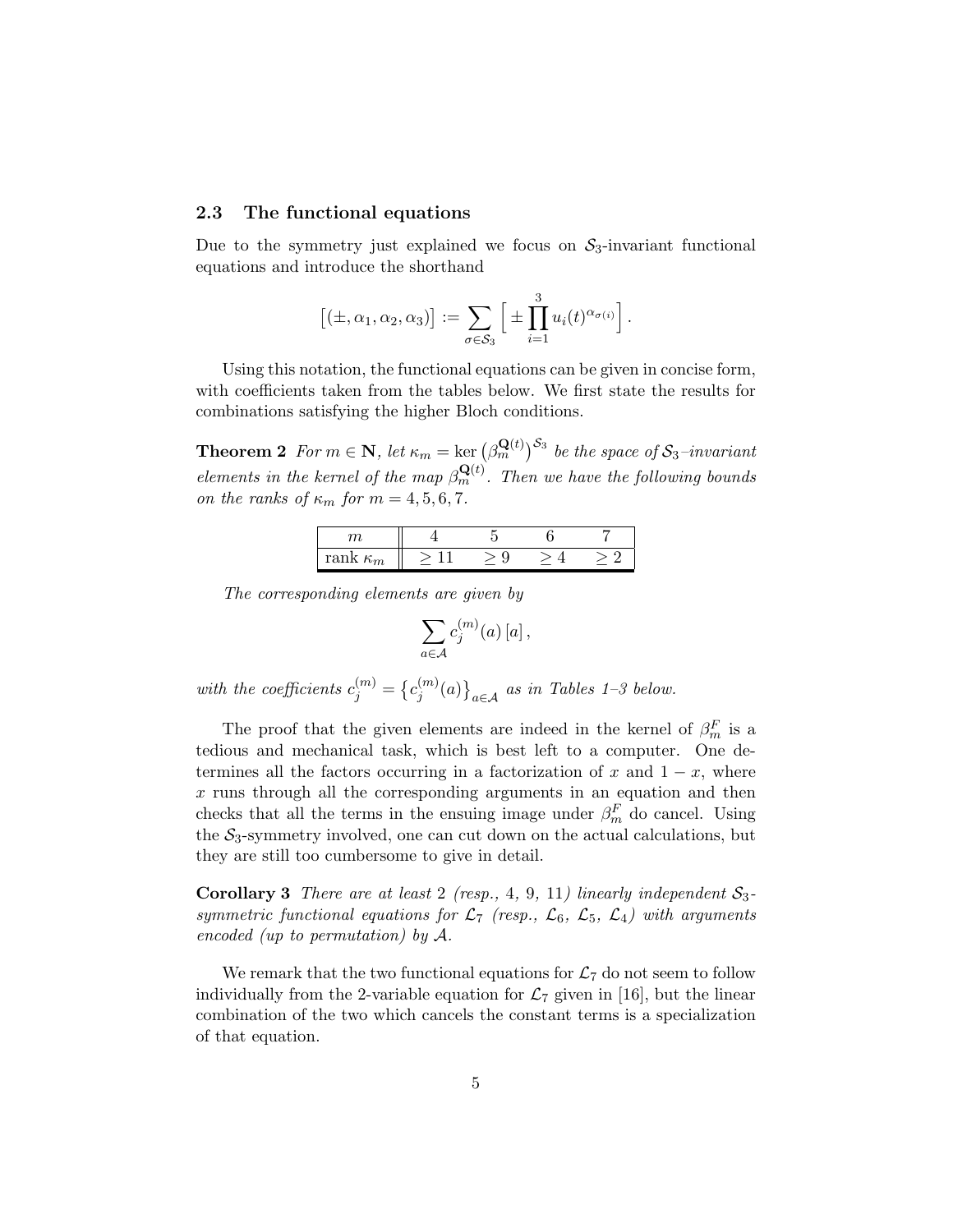Example. We spell out some equations corresponding to the columns of Table 1. The last one,  $c_{11}^{(4)}$ , gives

$$
2 [(+, 2, -1, -1)] + 6 [(-, 0, 1, 0)] + 3 [(+, 1, -1, -1)] \in \ker \beta_4^F
$$

for  $F = \mathbf{Q}(t)$ . This is equivalent to the 9-term equation for  $\mathcal{L}_4$  cited in [32], §7. The second-to-last column gives another element in that kernel,

$$
\begin{array}{rcl} \left[(-,-2,2,2)\right] & + & 4\big[(-,2,-1,-2)\big] & - & 6\big[(-,0,1,0)\big] \\ & - & 12\big[(+,0,1,0)\big] & - & 2\big[(+,1,-1,-1)\big] \, .\end{array}
$$

Explicitly, but with less apparent symmetry, this can be written as

$$
2\left(\mathcal{L}_4\left(-\frac{t^4}{T^2}\right) + \mathcal{L}_4\left(-\frac{(1-t)^4}{T^2}\right) + \mathcal{L}_4\left(-\frac{1}{T^2}\right)\right) +4\left(\mathcal{L}_4\left(-\frac{(1-t)T}{t^3}\right) + \mathcal{L}_4\left(-\frac{tT}{(1-t)^3}\right) + \mathcal{L}_4\left(\frac{T}{t^3}\right) + \mathcal{L}_4\left(\frac{T}{(1-t)^3}\right) + \mathcal{L}_4((1-t)T) + \mathcal{L}_4(tT)\right) -12\left(\mathcal{L}_4\left(-\frac{t(1-t)}{T}\right) + \mathcal{L}_4\left(\frac{t}{T}\right) + \mathcal{L}_4\left(\frac{1-t}{T}\right)\right) -24\left(\mathcal{L}_4\left(\frac{t(1-t)}{T}\right) + \mathcal{L}_4\left(-\frac{t}{T}\right) + \mathcal{L}_4\left(-\frac{1-t}{T}\right)\right) -4\left(\mathcal{L}_4\left(\frac{T}{t^2}\right) + \mathcal{L}_4\left(\frac{T}{(1-t)^2}\right) + \mathcal{L}_4(T)\right) = 0,
$$

where  $T = 1 - t(1 - t)$  as before.

The constant of Theorem 1 is zero for each  $c_i^{(m)}$  $j^{(m)}$  for even m, while for  $m = 5$  or 7 the constants can be obtained by specialising t to 1, say, and turn out to be of the form  $\lambda(c_i^{(m)})$  $j^{(m)}$ )ζ(m) with  $\lambda(c_j^{(m)})$  $\zeta^{(m)}_j$   $\in$  **Q** and  $\zeta(m)$  =  $\mathcal{L}_m(1)$  denoting the corresponding Riemann zeta value. The corresponding values of  $\lambda$  (= 0, 0, 0, 0, 1662, 378, 4230, -126 and 414 for  $m = 5$  and  $-\frac{25461}{4}$ 4 and  $-\frac{54495}{4}$  $\frac{495}{4}$  for  $m = 7$ , respectively) are given in the last lines of Tables 2 and 3, respectively. Note that certain  $a \in \mathcal{A}$ , indicated by a gray font in Tables 1 and 3, occur with non-trivial coefficient only for odd  $m$  as the inversion relation annihilates the sum over the corresponding orbit for even m. Moreover, in order to display how the order of the columns has been chosen we indicate the first non-zero value in each column of Tables 1 and 2 in bold face.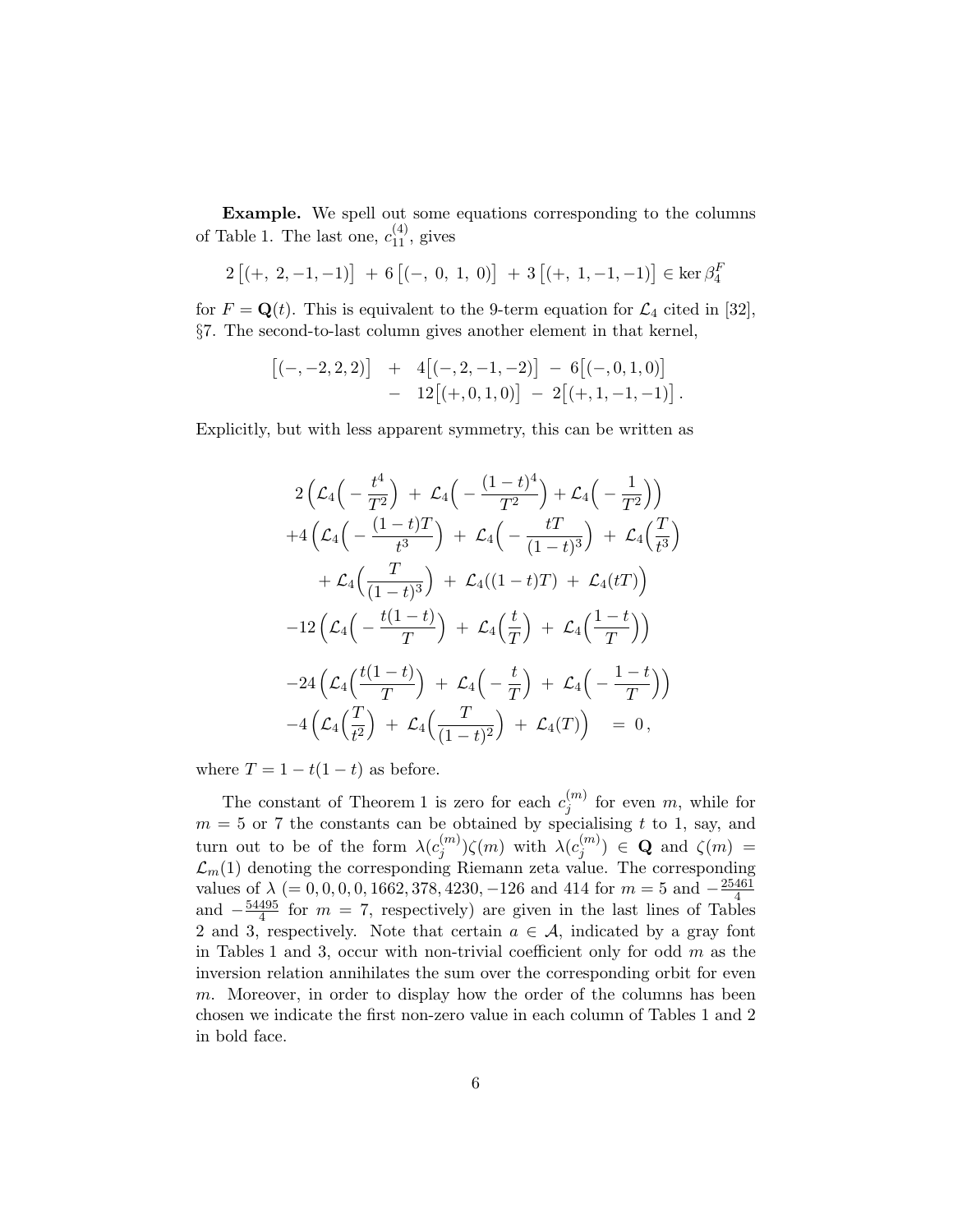## 2.4 The tables

|  | 2.4.1 Functional equations for $m=4$ |  |  |  |
|--|--------------------------------------|--|--|--|
|--|--------------------------------------|--|--|--|

| $\boldsymbol{a}$                 | $c_1^{(4)}$      | $c_2^{(4)}$      | $c^{(4)}_3$      | $c_4^{(4)}$      | $c_5^{(4)}$      | $c_6^{(4)}$      | $c^{(4)}_{7} \; c^{(4)}_{8}$ |                  | $c_9^{(4)}$      | $c_{10}^{(4)}$   | $c_{11}^{(4)}$   |
|----------------------------------|------------------|------------------|------------------|------------------|------------------|------------------|------------------------------|------------------|------------------|------------------|------------------|
| $(-, 2,-2,$<br>3)                | $\boldsymbol{2}$ | $\boldsymbol{0}$ | $\overline{0}$   | $\overline{0}$   | $\boldsymbol{0}$ | $\boldsymbol{0}$ | $\overline{0}$               | $\theta$         | $\theta$         | $\overline{0}$   | $\theta$         |
| $(+, 0, 5, 0)$                   | $\overline{0}$   | $\mathbf 1$      | $\overline{0}$   | $\boldsymbol{0}$ | $\overline{0}$   | 0                | $\overline{0}$               | $\overline{0}$   | $\theta$         | $\overline{0}$   | $\boldsymbol{0}$ |
| $(-, 6,-1,-1)$                   | 0                | $\overline{0}$   | 1                | $\overline{0}$   | $\boldsymbol{0}$ | 0                | $\overline{0}$               | $\overline{0}$   | 0                | $\overline{0}$   | $\boldsymbol{0}$ |
| $(+, 3, 0, 0)$                   | 0                | $\overline{0}$   | $\overline{0}$   | 3                | $\boldsymbol{0}$ | 0                | 0                            | $\overline{0}$   | $\overline{0}$   | $\overline{0}$   | $\boldsymbol{0}$ |
| $(+, 0,-3,$<br>3)                | 0                | 0                | 0                | $\boldsymbol{0}$ | 0                | 0                | $\overline{0}$               | $\Omega$         | 0                | $\overline{0}$   | $\boldsymbol{0}$ |
| $(-,-3, 6,-3)$                   | 0                | $\overline{0}$   | 0                | $\theta$         | 3                | 0                | $\overline{0}$               | $\theta$         | 0                | $\overline{0}$   | $\boldsymbol{0}$ |
| $(-,-3, 3,$<br>3)                | 0                | 0                | 0                | 0                | $\overline{0}$   | 3                | 0                            | $\overline{0}$   | 0                | 0                | $\boldsymbol{0}$ |
| $(+, 0, -5, 5)$                  | $\overline{0}$   | $\overline{0}$   | 0                | $\theta$         | $\boldsymbol{0}$ | $\overline{0}$   | $\overline{0}$               | 0                | 0                | $\overline{0}$   | $\boldsymbol{0}$ |
| $(+, 4,-1,$<br>$\left( 0\right)$ | 0                | $\overline{0}$   | 0                | $\boldsymbol{0}$ | $\boldsymbol{0}$ | $\overline{0}$   | $\overline{2}$               | $\overline{0}$   | $\overline{0}$   | $\overline{0}$   | $\theta$         |
| $(+,-3, 4, 4)$                   | 0                | $\theta$         | 1                | $\mathbf{1}$     | $-1$             | $-1$             | $\theta$                     | 0                | 0                | $\theta$         | $\overline{0}$   |
| $(+, 3, 0,-2)$                   | $\theta$         | $-10$            | 0                | $\theta$         | $\overline{0}$   | $\overline{0}$   | $-6$                         | 0                | 0                | $\theta$         | $\overline{0}$   |
| $(-,-1, 2,-1)$                   | $\theta$         | $\overline{0}$   | $\theta$         |                  | $0 - 81$         | 0                | $\overline{0}$               | 0                | $\theta$         | 0                | $\theta$         |
| $(+, 0, 1, 1)$                   | 0                | $-30$            | $\theta$         | $\theta$         | $\overline{0}$   | $\theta$         | $^{-6}$                      | 0                | 0                | 0                | $\theta$         |
| $(-, 2, 0,-2)$                   | $\theta$         | $\boldsymbol{0}$ | $\overline{0}$   | $\overline{0}$   | $\boldsymbol{0}$ | 0                | $\overline{0}$               | 0                | 0                | 0                | $\theta$         |
| $(+, 1, 0,-1)$                   | 0                | $\theta$         | 0                | $\theta$         | $\overline{0}$   | 0                | $\overline{0}$               | 0                | 0                | 0                | $\overline{0}$   |
| $(-, 1, 0,-1)$                   | 0                | $\overline{0}$   | $\theta$         | $\theta$         | $\boldsymbol{0}$ | 0                | $\theta$                     | 0                | 0                | 0                | $\overline{0}$   |
| $(+,-2,-2, 3)$                   | $\theta$         | $\overline{0}$   | 7                |                  | $6 - 15$         | 3                | $\overline{0}$               | 0                | $\theta$         | 0                | $\boldsymbol{0}$ |
| $(-,-1, 3,-1)$                   | $\overline{0}$   |                  | $0 - 14$         |                  | $-8 - 10$        | $-1$             | 0                            | 0                | 0                | 0                | $\theta$         |
| $(+,-4,-1, 4)$                   | $\theta$         | $\overline{0}$   | $\overline{0}$   | $\boldsymbol{0}$ | $\theta$         | $\overline{0}$   | $\overline{0}$               | 1                | $\overline{0}$   | $\overline{0}$   | $\theta$         |
| $(-,-2,-2,-5)$                   | $\overline{0}$   | $\overline{0}$   | $\overline{0}$   | $\overline{0}$   | $\overline{0}$   | $\overline{0}$   | $\overline{0}$               | $\overline{0}$   | 1                | $\overline{0}$   | $\overline{0}$   |
| $(-, 2,-1, 1)$                   | $-6$             |                  | $0 - 42 - 30$    |                  | 30               | $30\,$           | $-6$                         | $-1$             | $\overline{2}$   | 0                | $\overline{0}$   |
| $(-,-2,-1, 3)$                   | $\overline{2}$   | $\boldsymbol{0}$ | $\boldsymbol{0}$ | $\,6\,$          | $-6$             | $-6$             |                              | $-2 -3$          | $-6$             | 0                | $\boldsymbol{0}$ |
| $(-, 2, 0,-1)$                   | 6                |                  | $0 - 28$         |                  | $20 - 20$        | $-20 - 12$       |                              | 6                | $-6$             | 0                | $\boldsymbol{0}$ |
| $(+, 2, 0,-1)$                   | $-12$            |                  | $0 - 14 - 30$    |                  | 30               | 30               | $\,6\,$                      |                  | $3 -12$          | 0                | $\boldsymbol{0}$ |
| $(-,-2, 2, 2)$                   | $\boldsymbol{0}$ | $\boldsymbol{0}$ | $\overline{0}$   | $\boldsymbol{0}$ | $\theta$         | $\overline{0}$   | $\boldsymbol{0}$             | $\overline{0}$   | $\boldsymbol{0}$ | 1                | $\boldsymbol{0}$ |
| $(+, 2,-1,-1)$                   | $\overline{0}$   | $\boldsymbol{0}$ | $\overline{0}$   | $\boldsymbol{0}$ | $\boldsymbol{0}$ | $\boldsymbol{0}$ | $\overline{0}$               | $\overline{0}$   | $\boldsymbol{0}$ | $\overline{0}$   | $\overline{2}$   |
| $(-, 2,-1,-2)$                   | 6                | $\overline{0}$   | $\theta$         | $\overline{0}$   | $\theta$         | $\overline{0}$   | $\boldsymbol{0}$             | $-4$             | 0                | 4                | $\theta$         |
| $(-, 0, 1, 0)$                   |                  | $6 - 120$        | 42               | 78               | 30               | $-132 - 42 - 9$  |                              |                  | $-6$             | $-6$             | 6                |
| $(+, 0, 1, 0)$                   |                  | $-48 - 125$      |                  | $0 - 81$         | $\theta$         | $\overline{0}$   |                              | $0 -3$           |                  | $0 - 12$         | $\theta$         |
| $(-,-1,$<br>1)<br>1,             | $\boldsymbol{0}$ | $\boldsymbol{0}$ | $\overline{0}$   | $\overline{0}$   | $\boldsymbol{0}$ | $-81$            | $\overline{0}$               | $\overline{0}$   | $\theta$         | $\overline{0}$   | $\theta$         |
| $(+, 1, -1, -1)$                 | 15               | $-15 - 21$       |                  | 36               | 45               |                  | $18 - 27 - 2$                |                  | $-1$             | $-2$             | 3                |
| $(-, 1, 1,$<br>$\left( 0\right)$ | $\boldsymbol{0}$ | $0 - 21 - 24$    |                  |                  | 15               | $6\phantom{.}6$  | $\boldsymbol{0}$             | $\boldsymbol{0}$ | $\boldsymbol{0}$ | $\boldsymbol{0}$ | $\boldsymbol{0}$ |

Table 1 Generators for  $\ker\big(\beta_A^{\mathbf{Q}(t)}\big)$  $\binom{\mathbf{Q}(t)}{4}$ S3 in Thm 1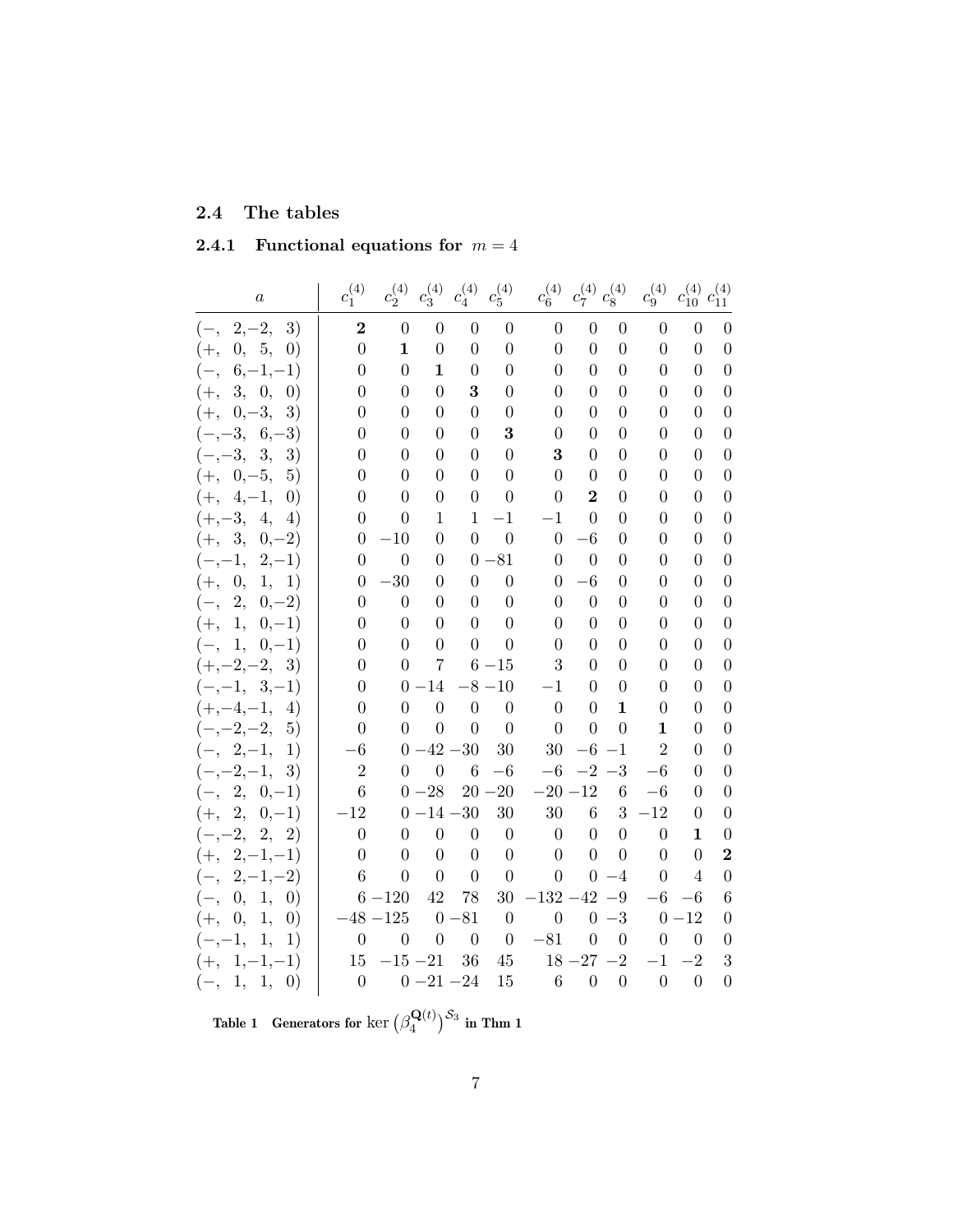| $\boldsymbol{a}$                 | $c^{(5)}_1$              | $c_2^{(5)}$              | $c_3^{(5)}$      | $c_4^{(5)}$              | $c_5^{(5)}$      | $c_6^{(5)}$    | $c_7^{(5)}$      | $c_8^{(5)}$      | $c_9^{(5)}$              |
|----------------------------------|--------------------------|--------------------------|------------------|--------------------------|------------------|----------------|------------------|------------------|--------------------------|
| $(-, 2,-2,$<br>3)                | 18                       | $\overline{0}$           | $\overline{0}$   | $\boldsymbol{0}$         | $\overline{0}$   | $\overline{0}$ | $\overline{0}$   | $\overline{0}$   | $\theta$                 |
| $(+, 0, 5, 0)$                   | $\boldsymbol{0}$         | $\bf{3}$                 | $\overline{0}$   | $\overline{0}$           | $\overline{0}$   | $\overline{0}$ | $\overline{0}$   | $\overline{0}$   | $\overline{0}$           |
| $(-, 6,-1,-1)$                   | $\overline{0}$           | $\Omega$                 | 3                | $\overline{0}$           | $\Omega$         | $\Omega$       | 0                | $\Omega$         | $\overline{0}$           |
| $(+, 3, 0, 0)$                   | $\theta$                 | 0                        | 0                | 3                        | 0                | $\theta$       | 0                | 0                | $\boldsymbol{0}$         |
| $(+, 0, -3, 3)$                  | 0                        | 0                        | 0                | $\theta$                 | 10               | $\theta$       | $\theta$         | 0                | 0                        |
| $(-,-3, 6,-3)$                   | 0                        | 0                        | 0                | $\Omega$                 | $\theta$         | 3              | $\theta$         | $\theta$         | $\theta$                 |
| $(-,-3, 3,$<br>3)                | 0                        | $\theta$                 | $-63$            | $-12$                    | 0                | 15             | 0                | 0                | 0                        |
| $(+, 0,-5,$<br>5)                | 0                        | $\Omega$                 | $\theta$         | $\overline{0}$           | 0                | $\theta$       | 3                | 0                | $\theta$                 |
| $(+, 4,-1,$<br>$\left( 0\right)$ | 0                        | $-18$                    | $\boldsymbol{0}$ | $\Omega$                 | $\Omega$         | $\theta$       | 6                | 0                | $\boldsymbol{0}$         |
| $(+,-3, 4, 4)$                   | $\overline{0}$           | $\theta$                 | 15               | 3                        | 0                | $-3$           | 0                | 0                | $\boldsymbol{0}$         |
| $(+, 3, 0,-2)$                   | 0                        | 12                       | $\boldsymbol{0}$ | $\theta$                 | 0                | $\overline{0}$ | $-54$            | 0                | $\boldsymbol{0}$         |
| $(-,-1,$<br>$2,-1)$              | 0                        | $\overline{0}$           | 0                | $\theta$                 | 0                | $-243$         | $\overline{0}$   | 0                | $\theta$                 |
| $\theta$ ,<br>1, 1)<br>$(+,$     | 0                        | $-144$                   | $\theta$         | $\Omega$                 | 0                | $\overline{0}$ | $-27$            | 0                | $\theta$                 |
| $(-, 2,$<br>$0,-2)$              | 0                        | $\overline{0}$           | 0                | $\Omega$                 | 0                | $\theta$       | $\overline{0}$   | 90               | $\theta$                 |
| 1,<br>$(+,$<br>$0,-1)$           | $\theta$                 | $\theta$                 | 0                | $\boldsymbol{0}$         | $-810$           | $\overline{0}$ | $-1875$          | $\boldsymbol{0}$ | $\overline{0}$           |
| $(-, 1, 0,-1)$                   | 0                        | $\theta$                 | $\theta$         | $\overline{0}$           | $\theta$         | $\theta$       | $\overline{0}$   | $\theta$         | 180                      |
| $(+,-2,-2,-3)$                   | 0                        | $\overline{0}$           | 105              | 18                       | 0                | $-45$          | $\overline{0}$   | $\overline{0}$   | $\theta$                 |
| $(-,-1, 3,-1)$                   | $\Omega$                 | $\theta$                 | $-105$           | $-12$                    | $\theta$         | $-15$          | $\overline{0}$   | $\overline{0}$   | $\theta$                 |
| $(+,-4,-1,$<br>4)                | $-8$                     | $-10$                    | $-56$            | $-14$                    | 6                | 14             | 20               | $-8$             | $\overline{2}$           |
| $(-,-2,-2,$<br>5)                | $\overline{5}$           | $\overline{4}$           | 35               | $8\,$                    | 3                | $-8$           | $\overline{7}$   | $-4$             | 1                        |
| $(-, 2,-1,$<br>1)                | $-80$                    | 80                       | $-1190$          | $-224$                   | $6\phantom{.}6$  | $224\,$        | $-10$            | $-8$             | $\overline{2}$           |
| $(-,-2,-1, 3)$                   | $\overline{0}$           | $\overline{0}$           | $\boldsymbol{0}$ | $\boldsymbol{0}$         | $-54$            | $\overline{0}$ | $-150$           | 72               | $-18$                    |
| $(-, 2, 0,-1)$                   | 180                      | 360                      | 1050             | 336                      | $-54$            | $-336$         | $-270$           | 72               | $-18$                    |
| $(+, 2, 0,-1)$                   | $-360$                   | $-180$                   | $-2310$          | $-504$                   | $-54$            | 504            | $-90$            | 72               | $-18$                    |
| $(-,-2, 2, 2)$                   | $-40$                    | $-20$                    | $-112$           | $-28\,$                  | 12               | 28             | 40               | $-1$             | $\overline{4}$           |
| $(+, 2,-1,-1)$                   | $\overline{\phantom{0}}$ | $\overline{\phantom{0}}$ | $\overline{0}$   | $\overline{\phantom{0}}$ | $-108$           | $-162$         | $-150\,$         | $-96$            | $-6$                     |
| $(-, 2,-1,-2)$                   | 190                      | 200                      | 1120             | 280                      | $-120$           | $-280\,$       | $-400\,$         | 40               | $-40$                    |
| $(-, 0, 1, 0)$                   | 540                      | $-540$                   | 9450             | 1980                     | $-108$           | $-2142\,$      | $-720$           | $-36$            | $-36$                    |
| $(+, 0, 1,$<br>$\left( 0\right)$ | $-360$                   | $-1425$                  | 2520             | 387                      | $-270\,$         | $-630$         | $-900$           | $\overline{0}$   | $-90$                    |
| $(-,-1, 1,$<br><sup>1</sup>      | $\overline{0}$           | $\theta$                 | 5103             | 972                      | $\theta$         | $-1215$        | $\overline{0}$   | $\overline{0}$   | $\overline{0}$           |
| $(+, 1, -1, -1)$                 | $-544$                   | $-560\,$                 | 1085             | $32\,$                   | $39\,$           | $-194\,$       | 370              | 8                | 13                       |
| $(-, 1, 1, 0)$                   | $\boldsymbol{0}$         | $\overline{0}$           | $-315$           | $-72$                    | $\boldsymbol{0}$ | 45             | $\boldsymbol{0}$ | $\overline{0}$   | $\overline{\phantom{0}}$ |
| $\lambda$                        | $\boldsymbol{0}$         | $\overline{0}$           | $\overline{0}$   | $\overline{0}$           | 1662             | 378            | 4230             | $-126$           | 414                      |

|  | 2.4.2 Functional equations for $m=5$ |  |  |  |
|--|--------------------------------------|--|--|--|
|--|--------------------------------------|--|--|--|

Table 2 Generators and constant  $\lambda = \lambda(c_i^{(5)})$  $j^{(5)}_j)$  for  $\ker\big(\beta_5^{\mathbf{Q}(t)}$  $\left( \begin{smallmatrix} {\bf Q}(t) \ 5 \end{smallmatrix} \right)^{\mathcal{S}_3}$  in Thm 1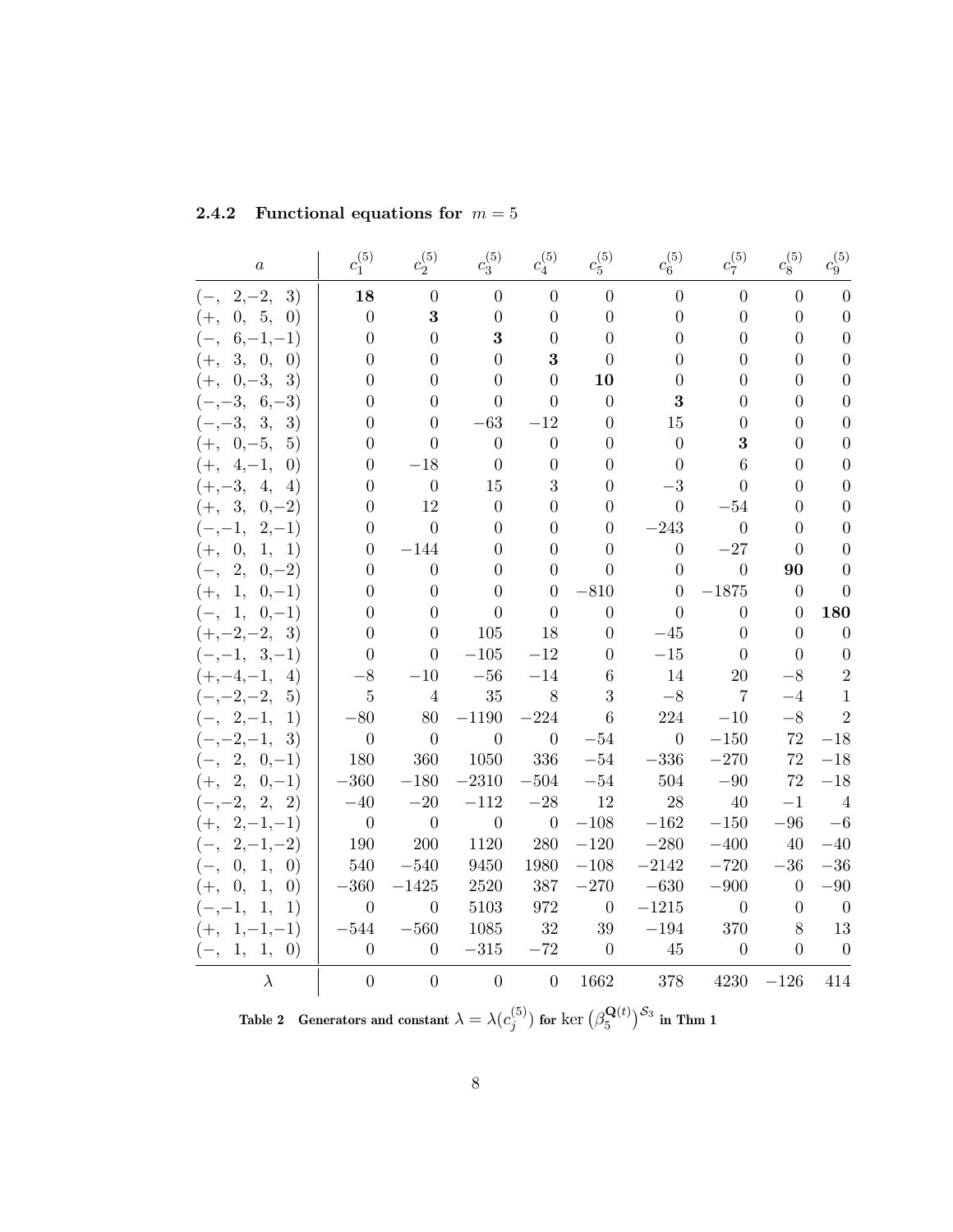| $\boldsymbol{a}$                       | $c_1^{(6)}$      | $c_2^{(6)}$      | $c_3^{(6)}$      | $c_4^{(6)}$    | $c_1^{(7)}$      | $c_2^{(7)}$      |
|----------------------------------------|------------------|------------------|------------------|----------------|------------------|------------------|
| $(-, 2,-2,$<br>3)                      | $\,6\,$          | $\overline{0}$   | $\overline{0}$   | $\overline{0}$ | 50               | 126              |
| 0, 5,<br>$\left( 0\right)$<br>$(+,$    | $\boldsymbol{0}$ | 3                | $\overline{0}$   | $\overline{0}$ | $-3$             | $\boldsymbol{0}$ |
| $6, -1, -1)$<br>$(-,$                  | $\boldsymbol{0}$ | $\overline{0}$   | 3                | $\overline{0}$ | $\boldsymbol{0}$ | 3                |
| $(+,$<br>3, 0,<br>$\left( 0\right)$    | $\overline{0}$   | $\overline{0}$   | $\overline{0}$   | 5              | $\overline{0}$   | $-35$            |
| $0, -3,$<br>$(+,$<br>3)                | $\overline{0}$   | $\overline{0}$   | $\overline{0}$   | $\theta$       | $\overline{0}$   | 140              |
| $(-,-3,$<br>$6,-3)$                    | $\overline{0}$   | $\Omega$         | 21               | 4              | 0                | $\overline{7}$   |
| $(-,-3,$<br>3,<br>3)                   | $\overline{0}$   | $\overline{0}$   | $-84$            | $-20$          | $\overline{0}$   | $\sqrt{28}$      |
| $(+, 0,-5,$<br>5)                      | $\overline{0}$   | 0                | $\overline{0}$   | $\overline{0}$ | $\overline{4}$   | $\boldsymbol{0}$ |
| $(+, 4,-1,$<br>$\left( 0\right)$       | $\overline{0}$   | $-30$            | $\overline{0}$   | 0              | $50\,$           | $\overline{0}$   |
| $(+,-3,$<br>4,<br>4)                   | $\overline{0}$   | $\overline{0}$   | 12               | 3              | $\overline{0}$   | $-3$             |
| $(+, 3,$<br>$0,-2)$                    | $\overline{0}$   | 60               | $\overline{0}$   | 0              | $-300$           | 0                |
| $2,-1)$<br>$(-,-1,$                    | $\overline{0}$   | $\boldsymbol{0}$ | $-5103$          | $-972$         | $\overline{0}$   | $-5103$          |
| $\theta$ ,<br>1, 1)<br>$(+,$           | $\boldsymbol{0}$ | $-360$           | $\overline{0}$   | $\overline{0}$ | 900              | $\overline{0}$   |
| 2,<br>$0,-2)$<br>$(-,$                 | $\overline{0}$   | $\overline{0}$   | $\overline{0}$   | $\overline{0}$ | $-2750$          | $-4410$          |
| 1,<br>$0,-1)$<br>$(+,$                 | $\overline{0}$   | $\overline{0}$   | $\overline{0}$   | $\overline{0}$ | $-62500$         | $-102060$        |
| 1,<br>$0,-1)$<br>$(-,$                 | $\boldsymbol{0}$ | $\boldsymbol{0}$ | $\overline{0}$   | $\overline{0}$ | $-68000$         | $-112140$        |
| $(+,-2,-2,$<br>3)                      | $\boldsymbol{0}$ | $\boldsymbol{0}$ | $-420$           | $-90$          | $\overline{0}$   | $-210$           |
| $3,-1)$<br>$(-,-1,$                    | $\boldsymbol{0}$ | $\boldsymbol{0}$ | $-420$           | $-60$          | $\overline{0}$   | $-420$           |
| $(+,-4,-1,$<br>4)                      | 8                | 50               | 224              | 70             | 50               | 70               |
| $(-,-2,-$<br>$-2,$<br>5)               | $\overline{5}$   | $20\,$           | 140              | 40             | 25               | 35               |
| $(-, 2,-1,$<br>1)                      | $-40$            | <b>200</b>       | $-2380$          | $-560$         | $-1000$          | $-140$           |
| $(-,-2,-1,$<br>3)                      | $-120$           | $-600\,$         | $-3402$          | $-1008$        | $-1000$          | $-1386$          |
| $(-, 2, 0,-1)$                         | 180              | 1800             | 4200             | 1680           | $-4500$          | $-7140$          |
| $(+, 2,$<br>$0,-1)$                    | $-360$           | $-900$           | $-9240$          | $-2520$        | $-4500$          | $-6720$          |
| $(-,-2,$<br>2,<br>2)                   | $-20$            | $-50$            | $-224$           | $-70$          | $-125$           | $-343$           |
| $(+, 2,-1,-1)$                         | 20               | 600              | $\boldsymbol{0}$ | 360            | 3000             | $-420$           |
| $2, -1, -2)$<br>$(-,$                  | $-190$           | $-1000$          | $-4480$          | $-1400$        | $-250$           | 490              |
| 1,<br>$\left( 0\right)$<br>0,<br>$(-,$ | 540              | $-2700$          | 37800            | 9900           | 27000            | $-22680$         |
| $(+,$<br>0,<br>1,<br>$\left( 0\right)$ | $-360$           | $-7125$          | 10080            | 1935           | 26625            | $-22995$         |
| $(-,-1,$<br>1,<br>1)                   | $\overline{0}$   | $\overline{0}$   | 20412            | 4860           | $\overline{0}$   | $-20412$         |
| $(+, 1, -1, -1)$                       | 544              | 2800             | $-4340$          | $-160$         | 400              | $-20272$         |
| 1,<br>1, 0)<br>$(-,$                   | $\overline{0}$   | $\overline{0}$   | $-630$           | $-180$         | $\overline{0}$   | 630              |
| $\lambda$                              | $\overline{0}$   | $\overline{0}$   | $\overline{0}$   | $\overline{0}$ | 25461            | 54495            |
|                                        |                  |                  |                  |                | $\overline{4}$   | $\overline{4}$   |

Table 3 Generators for  $\ker\big(\beta_7^{\mathbf{Q}(t)}\big)$  $\left( \mathsf{R}^{ \mathbf{Q}(t)}_{7} \right)^{\mathcal{S}_3}$  and  $\ker \left( \beta^{ \mathbf{Q}(t)}_{6} \right)$  $\mathbf{Q}(t) \Big) ^{\mathcal{S}_3}$  in Thm 1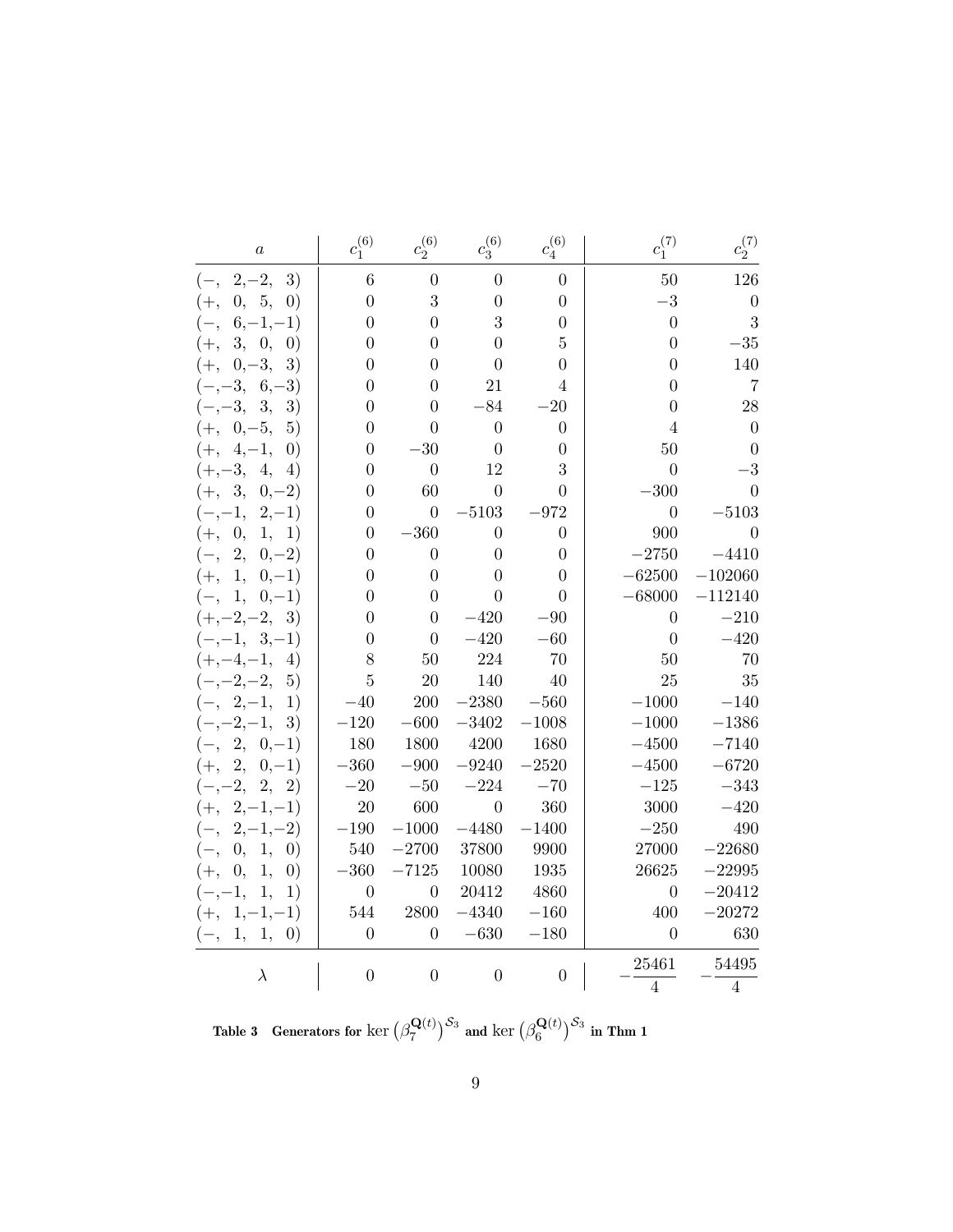#### 2.5 Specializing to Ladders

A polylogarithmic ladder is a (finite) linear combination  $\sum_i n_i L i_m(\alpha^i)$  for some algebraic number  $\alpha$ , some positive integer  $m$ , and integers  $n_i$ , which can be written as a rational linear combination of  $\log^{j}(\alpha)$  products of logarithms. Lewin gave examples up to weight  $m = 9$  (cf. [1], [25], Chapters 1–6). Cohen, Lewin and Zagier were able to push the set-up in Zagier's polylogarithm conjecture [31] to produce an example of a ladder up to weight  $m = 16$ (cf. [9]), but they had missed a relation which was eventually detected by Bailey and Broadhurst, allowing the latter to "climb" one weight higher to the current ladder record  $m = 17$  (cf. [2], where they also give ladders for other Salem numbers up to weight 13). The algebraic number  $\alpha$  involved in this ladder is a very distinguished one: it is the so-called Lehmer number (the unique root of  $x^{10} + x^9 - x^7 - x^6 - x^5 - x^4 - x^3 + x + 1$  of absolute value > 1) which conjecturally has the smallest Mahler measure among algebraic numbers.

The originally quite surprising occurrence of such ladders seems now well understood in the context of Zagier's polylogarithm conjecture (see, e.g., [31],  $\S 7C$  and  $[32], \S 4$ ).

#### New ladders of weight 6 and 7

From the functional equations above, we can deduce four linearly independent ladders of weight 6 and two of weight 7. We give the latter here.

With the notation of [1], we let  $\omega$  be a root of the equation

$$
x^3 + x^2 = 1.
$$

Zagier's conjecture implies that there should be at least 4 linearly independent ladders for weight 7 for  $\omega$  (cf. [9], §3, and [32], §4).

By substituting  $-\omega$  for t in the two independent functional equations in one variable stated in Table 3 in terms of the coefficients  $c_j^{(7)} = \{c_j^{(7)}\}$  $j^{(1)}(a)$  $(j = 1, 2)$ , we arrive at the first proven ladder relations for weight 7. We have divided the coefficients by a suitable power of 2 for ease of reading.

**Corollary 4** Let  $\alpha$  and  $\beta$  denote the following two ladders

$$
\alpha = \frac{35397}{256} [1] + \frac{1475}{8} [\omega] - \frac{166525}{1024} [\omega^2] - \frac{3825}{16} [\omega^3] - \frac{55025}{512} [\omega^4] + 127 [\omega^5]
$$
  
+ 
$$
\frac{34575}{512} [\omega^6] - \frac{5225}{256} [\omega^8] + \frac{475}{16} [\omega^9] - \frac{4117}{1024} [\omega^{10}] - \frac{1375}{512} [\omega^{12}] - \frac{75}{8} [\omega^{14}]
$$
  
- 
$$
\frac{29}{16} [\omega^{15}] - \frac{475}{1024} [\omega^{18}] - \frac{133}{512} [\omega^{20}] + \frac{25}{256} [\omega^{28}] + \frac{29}{1024} [\omega^{30}]
$$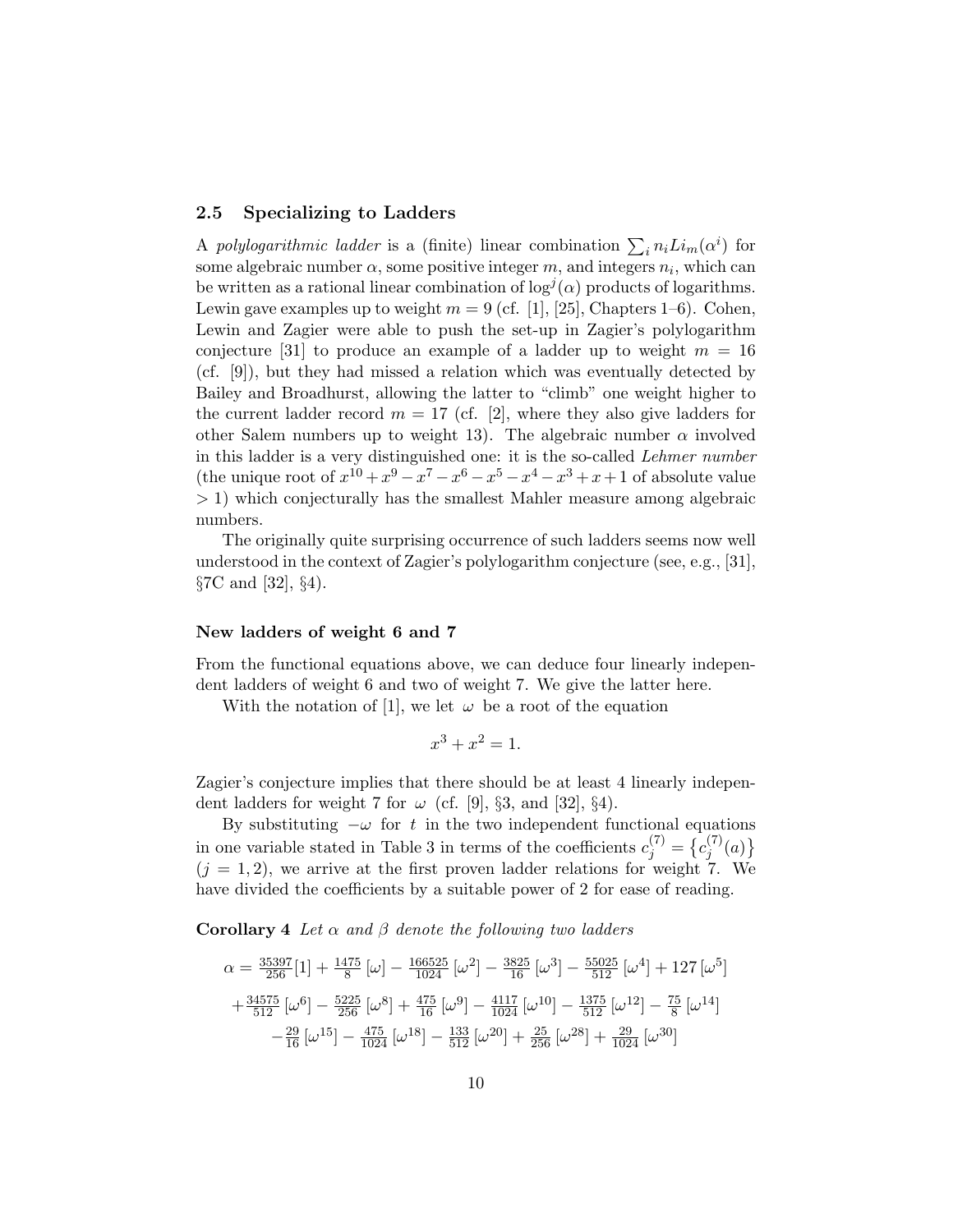and

$$
\beta = \frac{194355}{512} [1] + \frac{6265}{16} [\omega] - \frac{479395}{1024} [\omega^2] - \frac{2317}{4} [\omega^3] - \frac{146125}{1024} [\omega^4] + \frac{5005}{16} [\omega^5] + \frac{84455}{512} [\omega^6] - 9 [\omega^7] - \frac{6769}{128} [\omega^8] + \frac{497}{16} [\omega^9] - \frac{9835}{1024} [\omega^{10}] - \frac{5523}{1024} [\omega^{12}] - \frac{1551}{128} [\omega^{14}] - \frac{35}{16} [\omega^{15}] - \frac{497}{1024} [\omega^{18}] - \frac{245}{1024} [\omega^{20}] + \frac{65}{512} [\omega^{28}] + \frac{35}{1024} [\omega^{30}].
$$
  
\nThen

$$
\mathcal{L}_7(\alpha)=\mathcal{L}_7(\beta)=0\,.
$$

We note that from the 2-variable equation for the 7-logarithm in [16] we do not obtain an independent ladder, but instead a linear combination of these two, viz.

$$
\mathcal{L}_{7}\left(-\frac{476217}{512}[1] - \frac{10675}{16}[\omega] + \frac{307825}{256}[\omega^2] + \frac{19565}{16}[\omega^3] - \frac{39725}{1024}[\omega^4] - \frac{10801}{16}[\omega^5] - \frac{90125}{256}[\omega^6] + 45[\omega^7] + \frac{31115}{256}[\omega^8] + \frac{105}{2}[\omega^9] + \frac{5089}{256}[\omega^{10}] + \frac{8365}{1024}[\omega^{12}] - \frac{645}{128}[\omega^{14}] - \frac{7}{4}[\omega^{15}] - \frac{105}{128}[\omega^{18}] - \frac{637}{1024}[\omega^{20}] + \frac{25}{512}[\omega^{28}] + \frac{7}{256}[\omega^{30}] \right) = 0.
$$

This seems to suggest that the 2-variable equation just mentioned may not specialize (at least not directly) to the individual 1-variable equations for  $\mathcal{L}_7$ in Table 3.

We can corroborate here a certain "correlation" of exponents and coefficients which had already been observed by Lewin in connection with other ladders: denoting by  $\alpha_k$  and  $\beta_k$  the coefficient of  $[\omega^k]$  in the ladders  $\alpha$  and  $\beta$  given above, we find for  $k > 0$  that

$$
5 \mid \alpha_k \Leftrightarrow 5 \nmid k, \qquad 7 \mid \beta_k \Leftrightarrow 7 \nmid k.
$$

Acknowledgments: We are grateful to Don Zagier for invaluable advice and to David Broadhurst and an unanonymous referee for useful comments.

## References

- [1] Abouzahra, M; Lewin, L.; Hongnian Xiao; Polylogarithms in the field of omega (a root of a given cubic): Functional equations and ladders, Aequationes Math. 33, no.1 (1987), 1–20.
- [2] Bailey, D.; Broadhurst, D.; A seventeenth-order polylogarithm ladder, preprint 1999, http://arxiv.org/abs/math.CA/9906134.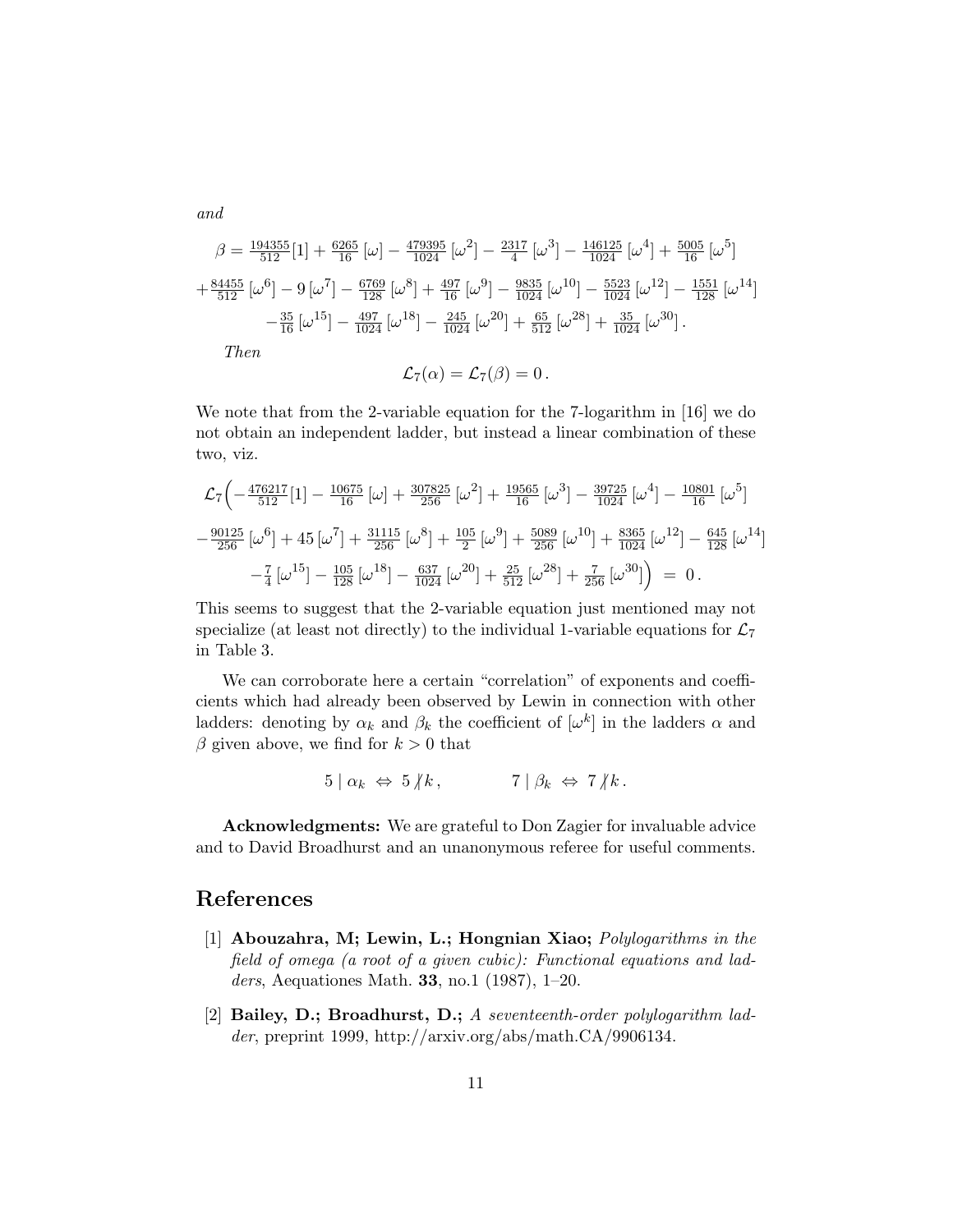- [3] **Bloch, S.;** Higher regulators, algebraic K-theory, and zeta functions of elliptic curves, CRM Monograph Series, 11. American Mathematical Society, Providence, RI, 2000 (known also as "Irvine Lecture Notes", 1978).
- [4] Broadhurst, D.; A dilogarithmic 3-dimensional Ising tetrahedron, The European Physical Journal C, vol. 8, no.2, 1999, 363–366.
- [5] **Broadhurst, D.;** Massive 3-loop Feynman diagrams reducible to  $SC^*$ primitives of algebras of the sixth root of unity, Eur.Phys.J. C8 (1999) 311–333.
- [6] Broadhurst, D.; Kreimer, D.; Association of multiple zeta values with positive knots via Feynman diagrams up to 9 loops, Phys. Lett. B393 (1997) 403-412.
- [7] Brown, F.; The massless higher-loop two point function, Comm. in Math. Physics 287, No. 3, (2009), 925-958 [arXiv:0804.1660].
- [8] Caron-Huot, S.; Superconformal symmetry and two-loop amplitudes in planar  $N=\frac{1}{4}$  super Yang-Mills, [arXiv:1105.5606 [hep-th]].
- [9] Cohen, H.; Lewin, L.; Zagier, D.; A sixteenth-order polylogarithm ladder, Experiment. Math. 1  $(1992)$ , 25–34.
- [10] Del Duca, V.; Duhr, C.; Smirnov, V.A.; The Two-Loop Hexagon Wilson Loop in  $\mathcal{N} = 4$  SYM, arXiv:1003.1702 [hep-th].
- [11] Del Duca, V.; Dixon,L.J.; Drummond , J.M.; C. Duhr, Henn, J.M.; Smirnov, V.A.; "The one-loop six-dimensional hexagon integral with three massive corners," Phys. Rev. D 84, 045017 (2011) [arXiv:1105.2011 [hep-th]].
- [12] Dixon, L. J.; Drummond, J. M.; Henn, J. M.; Bootstrapping the *three-loop hexagon, JHEP* 1111, 023 (2011)  $arXiv:1108.4461$  [hep-th].
- [13] Dixon, L. J.; Duhr, C.; Pennington, J.; Single-valued harmonic polylogarithms and the multi-Regge limit, JHEP 1210 074 (2012) arXiv:1207.0186 [hep-th].
- [14] Gangl, H.; Funktionalgleichungen von Polylogarithmen, Bonner Math. Schriften 278 (1995), Thesis Universität Bonn.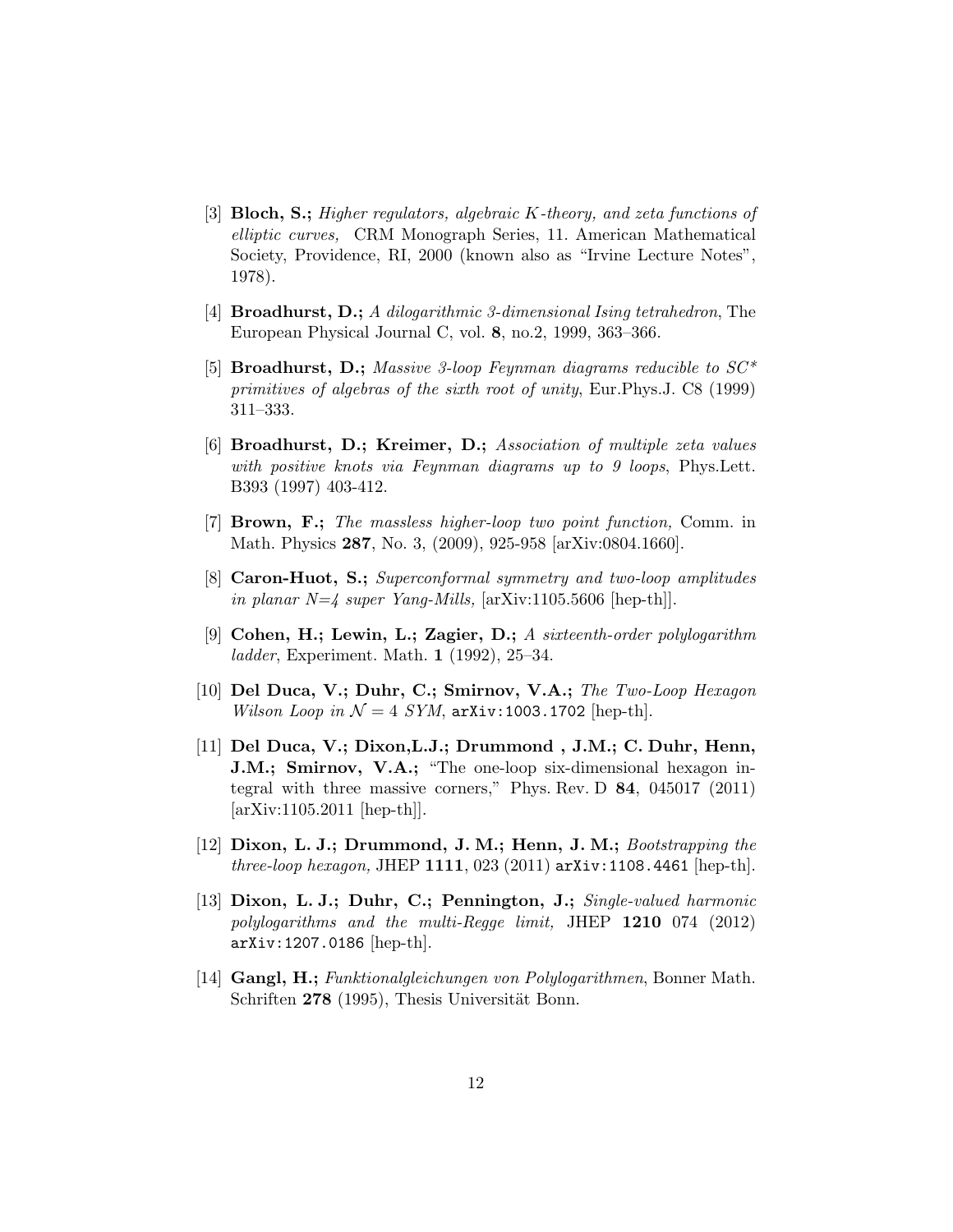- [15] Gangl, H.; Families of functional equations for polylogarithms, Algebraic K-theory (Poznan, 1995), Contemp. Math., 199, Amer. Math. Soc., Providence, RI, 1996, 83–105.
- [16] Gangl, H.; Functional equations for higher logarithms, Selecta Math. (N.S.) 9 (2003), no. 3, 361–377.
- [17] Golden, J.; Goncharov, A.B.; Spradlin, M; Vergu, C.; Volovich, A; Motivic Amplitudes and Cluster Coordinates, arXiv: 1305.1617 [hep-th].
- [18] Goncharov, A.B.; Geometry of Configurations, polylogarithms and motivic cohomology, Adv. Math. 114 (1995), 179–319.
- [19] Goncharov, A.B.; Galois symmetries of fundamental groupoids and noncommutative geometry, Duke Math. J.  $128$ , no.2 (2005), 209–284 arXiv:math/0208144.
- [20] Goncharov, A.B.; Spradlin, M.; Vergu, C.; Volovich, A.; Classical Polylogarithms for Amplitudes and Wilson Loops, arXiv:1006.5703 [hep-th].
- [21] t'Hooft, G.; Veltman, M.; Regularization and renormalization of gauge fields, Nucl. Phys. B44 (1972) 189–213.
- [22] Kalmykov, M.Yu; Gauss hypergeometric function: reduction, epsilonexpansion for integer/half-integer parameters and Feynman diagrams, J. High Energy Phys. (2006), no.4, 056.
- [23] Kummer, E.; Über die Transzendenten, welche aus wiederholten Integralen rationaler Funktionen entstehen, J. Reine Angew. Math. 21 (1840), 74–90, 193–225, 328–371.
- [24] Lewin, L.; Polylogarithms and associated functions, North-Holland, New York, 1981.
- [25] Lewin, L.; Structural properties of polylogarithms, Mathematical Surveys and Monographs 37, AMS, Providence, R.I.
- [26] Lewin, L; Rost, E.;, Polylogarithmic functional equations: A new category of results developed with the help of computer algebra (MAC-SYMA) Aequationes Math. 31 (1986), 212–221.